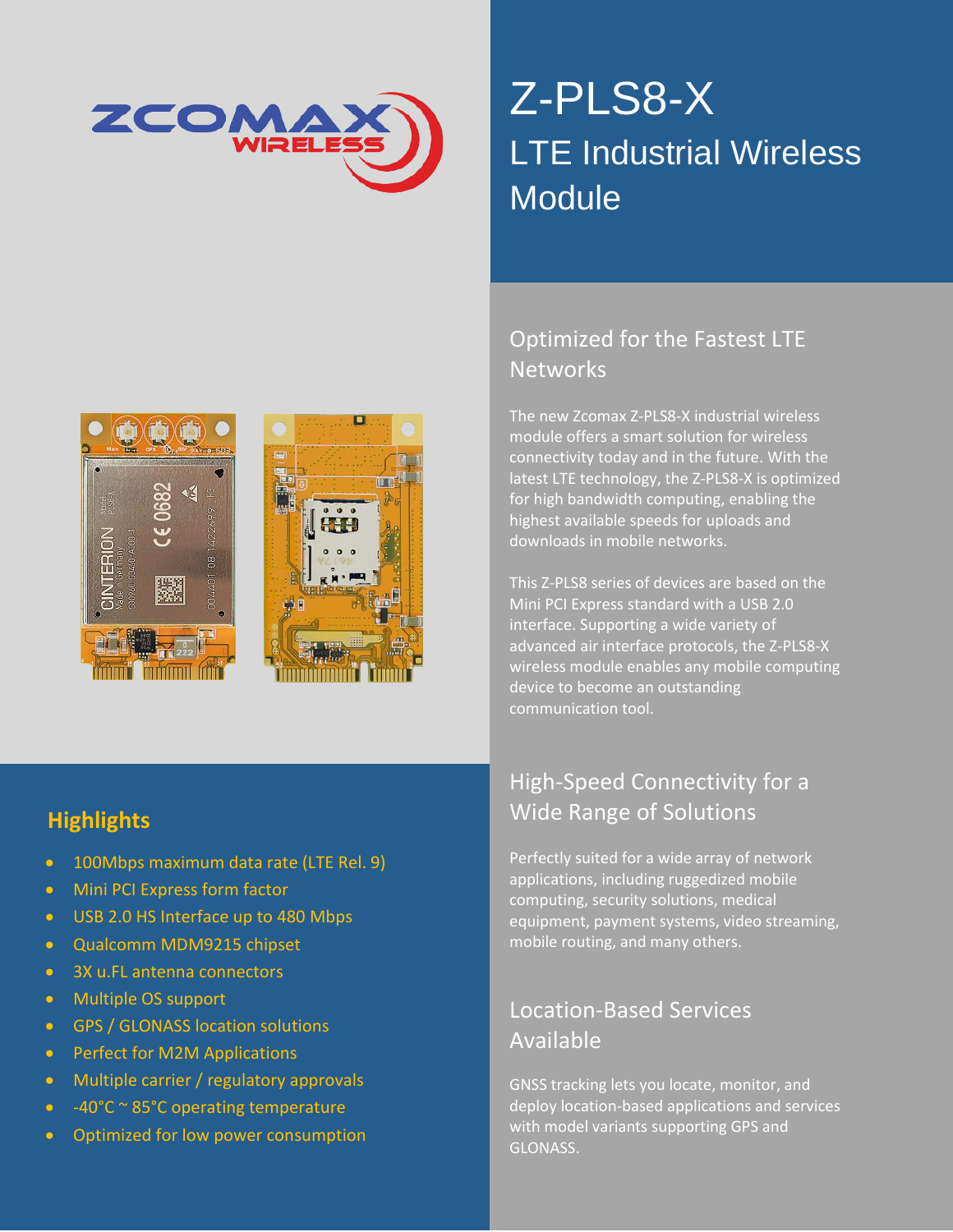## Z-PLS8-X Specifications



#### **Hardware**

| Chipset                      | Qualcomm MDM9215 |
|------------------------------|------------------|
| <b>Application Processor</b> | ARMy7 Cortex A5  |

|                                 |                                                 |                                         | GSM / GPRS / EDGE                |
|---------------------------------|-------------------------------------------------|-----------------------------------------|----------------------------------|
| Air Interface                   | <b>LTE</b><br>Release 9                         | UMTS / DC-HSPA+                         | Release 98                       |
| <b>3GPP Compliance</b>          |                                                 | Release 8<br>DL Category 24 / UL        |                                  |
| <b>UE Category</b>              | Category 3                                      | Category 6                              | Class 12                         |
| Frequency                       | 700 / 850 / AWS (1700 / 2100) /<br>1900 (MHz)   | 850 / AWS (1700 / 2100)<br>/ 1900 (MHz) | 850 / 900 / 1800 / 1900<br>(MHz) |
| <b>Bands</b>                    | Bd17, Bd13, Bd5, Bd4, Bd2                       | Bd5, Bd4, Bd2                           | Quad Band                        |
| Data Speed (max)                | 100Mbps (DL) / 50Mbps (UL)                      | 42.2Mbps (DL) /<br>5.76Mbps (UL)        | 237Kbps (DL) / 237Kbps<br>(UL)   |
| <b>MIMO</b>                     | 2x2 Download                                    |                                         |                                  |
| <b>Channel Access</b>           | OFDMA / SC-FDMA / FDD                           | W-CDMA / FDD                            | TDMA / FDD                       |
|                                 |                                                 |                                         |                                  |
| <b>RF Characteristics</b>       | Category                                        | <b>Transmit Power</b>                   | <b>Class</b>                     |
|                                 | <b>EGSM 850</b>                                 | 33dBm ±2dB                              | Class 4                          |
|                                 | <b>EGSM 900</b>                                 | 33dBm ±2dB                              | Class 4                          |
|                                 | GSM 1800                                        | 30dBm ±2dB                              | Class 1                          |
| Output power (Rel.99)           | GSM 1900                                        | 30dBm ±2dB                              | Class 1                          |
|                                 | GSM 850 8-PSK                                   | $27dBm \pm 3dB$                         | Class E <sub>2</sub>             |
|                                 | GSM 900 8-PSK                                   | $27dBm \pm 3dB$                         | Class E <sub>2</sub>             |
|                                 | GSM 1800 8-PSK                                  | $26dBm +3/-4dB$                         | Class E <sub>2</sub>             |
|                                 | GSM 1900 8-PSK                                  | 26dBm +3/-4dB                           | Class E <sub>2</sub>             |
|                                 | UMTS 850 WCDMA FDD Bd5                          | 24dBm +1/-3dB                           | Class 3                          |
|                                 | UMTS AWS WCDMA FDD Bd4                          | $24dBm + 1/-3dB$                        | Class 3                          |
|                                 | UMTS 1900 WCDMA FDD Bd2                         | $24dBm + 1/-3dB$                        | Class 3                          |
| Output power (Rel.8)            | LTE 1900, LTE FDD Bd2                           | $23dBm \pm 2dB$                         | Class 3                          |
|                                 | LTE AWS, LTE FDD Bd4                            | 23dBm ±2dB                              | Class 3                          |
|                                 | LTE 850, LTE FDD Bd5                            | 23dBm ±2dB                              | Class 3                          |
|                                 | LTE 700, LTE FDD Bd13                           | $23dBm \pm 2dB$                         | Class 3                          |
|                                 | LTE 700, LTE FDD Bd17                           | 23dBm ±2dB                              | Class 3                          |
|                                 |                                                 |                                         |                                  |
| Antenna (Voice/Data)            | <b>LTE</b>                                      | UMTS / DC-HSPA+                         | GSM / GPRS / EDGE                |
| Impedance                       | 50 Ohm                                          | 50 Ohm                                  | 50 Ohm                           |
| Antenna Connector               | u.FL                                            | u.FL                                    | u.FL                             |
| Antenna port 1                  | Main Antenna                                    | Main Antenna                            | Main Antenna                     |
| Antenna port 2                  | MIMO (2x2) / Diversity                          | Rx Diversity Antenna                    |                                  |
|                                 |                                                 |                                         |                                  |
| <b>Interfaces / Form Factor</b> |                                                 |                                         |                                  |
| Form Factor                     | Mini PCI Express                                |                                         |                                  |
| Host Interface                  | USB 2.0 High Speed (480Mbit/s)                  |                                         |                                  |
| UICC / SIM Electrical Interface | 1.8V / 3V 4-Wire interface via Mini PCI Express |                                         |                                  |
| UICC / SIM Socket (optional)    | Micro SIM, 1.8V / 3V                            |                                         |                                  |
| Audio (optional)                | PCM digital interface                           |                                         |                                  |

Reset Signal line to reset module

Status Status Signal line to indicate the network connectivity state

Dimensions 51.0mm (L) x 30.0mm (W) x 4.75mm (H)